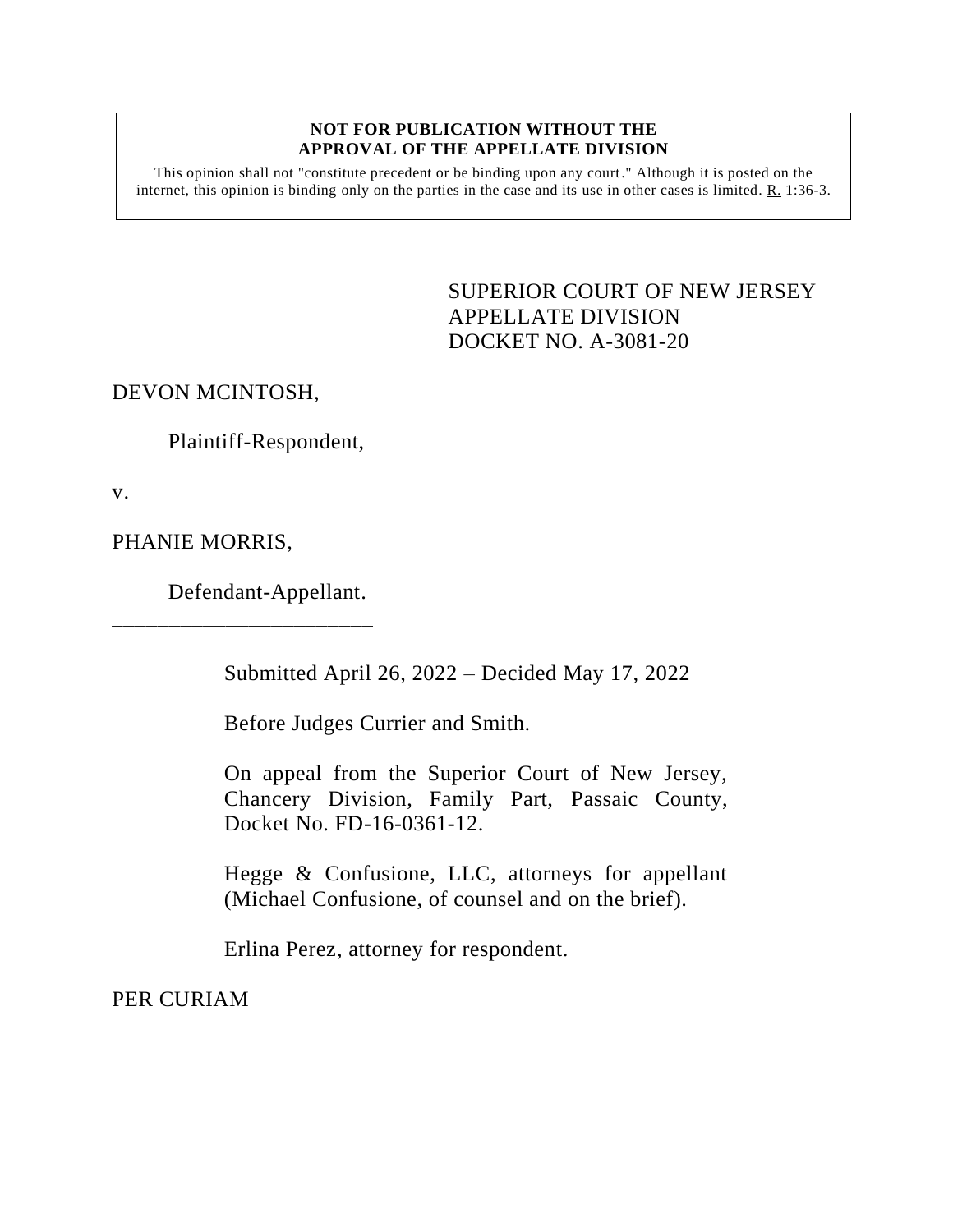Defendant Phanie Morris appeals from a June 24, 2021 Family Part order eliminating a travel provision and expanding the parenting time afforded to plaintiff Devon McIntosh. For the reasons that follow, we affirm.

I.

The parties were never married; their son, born March 17, 2011, is their only child. By all accounts, the parties' romantic relationship was brief, and their parenting relationship was discordant. Within six months of their son's birth, plaintiff filed a non-dissolution action for joint legal custody and parenting time. The trial court subsequently granted the parties joint legal custody of their son and designated defendant as the parent of primary residence and plaintiff as the parent of alternate residence. Plaintiff was granted parenting time every Wednesday and Friday without overnights.

Thereafter, the parties agreed to expand plaintiff's parenting time. A May 7, 2012 Family Part order afforded plaintiff parenting time with the parties' child on Thursdays and Fridays from 10:00 a.m. to 4:00 p.m. and Sunday evenings from 4:00 p.m. to 8:00 p.m.

Plaintiff made applications for additional parenting time in 2016 and 2017. In a 2016 consent order, the parties agreed to expand parenting time but limited overseas travel. Overseas travel was prohibited until plaintiff conferred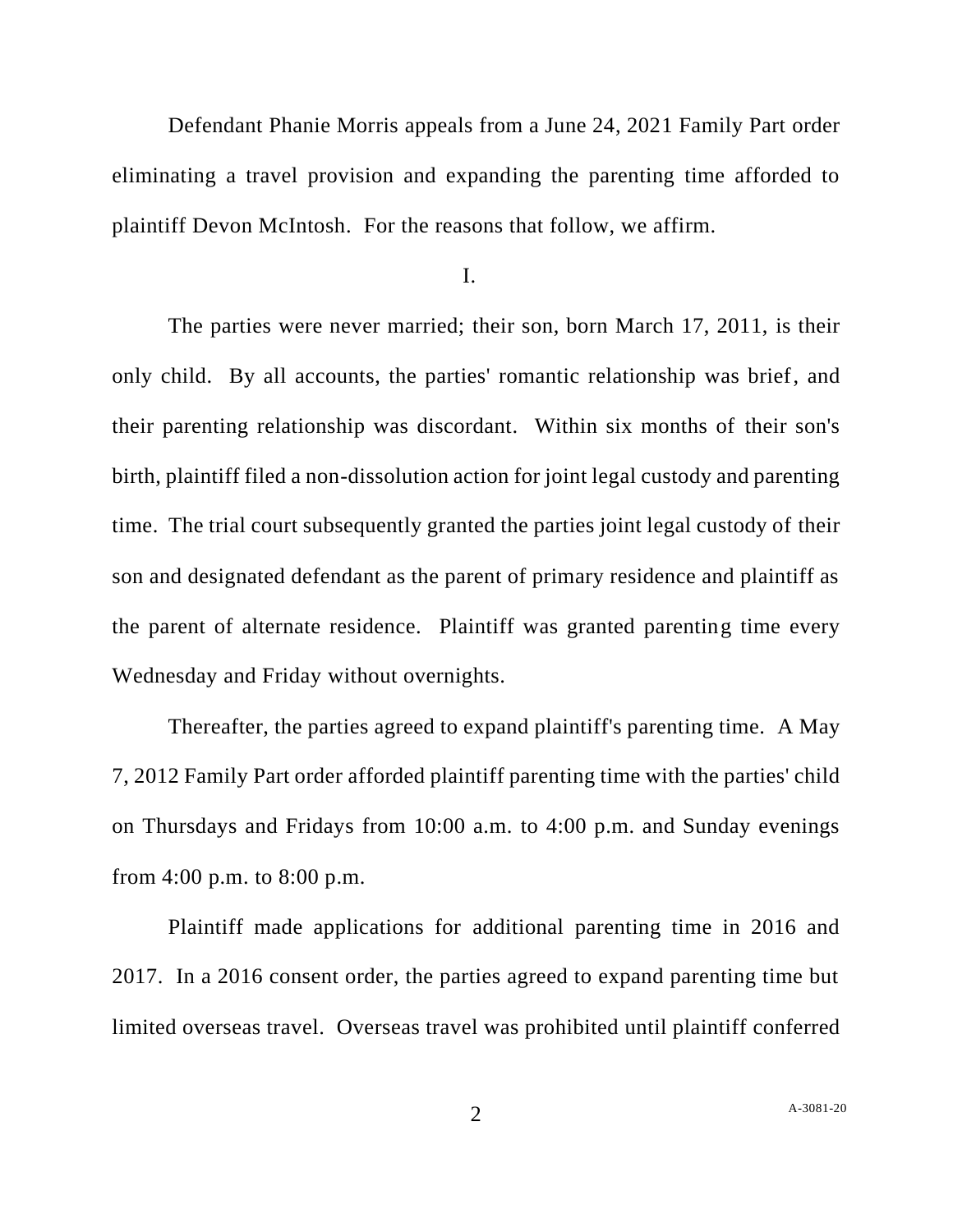with the child's allergist and obtained an EpiPen due to the child's severe allergic reaction to multiple substances, including formaldehyde, red dye, dairy, peanuts, soy, wheat, and whitefish.

The parties also agreed to a parenting plan in 2017. The 2017 consent order maintained the parties' residential and legal custody designations. The order increased plaintiff's parenting time again, granting him time on alternate weekends, alternate Tuesdays, and alternate Thursdays. The order also provided for plaintiff's parenting time during holidays and summer months.

In March 2020, plaintiff filed yet another application, this time seeking modification of the parenting time and travel provisions in the 2016 and 2017 orders. The trial judge heard oral argument in July 2020, then ordered the parties to mediation. The parties were unsuccessful in reaching an agreement. Additional oral argument took place in April 2021.

At the hearing, plaintiff claimed that there was a change in circumstances based on his class schedule and that an alteration in his parenting time was required. Plaintiff proposed changes to the weekend drop-off time, as well as changes in the summer and holiday schedules. The net effect of plaintiff's proposed changes was to secure more parenting time with his son.

3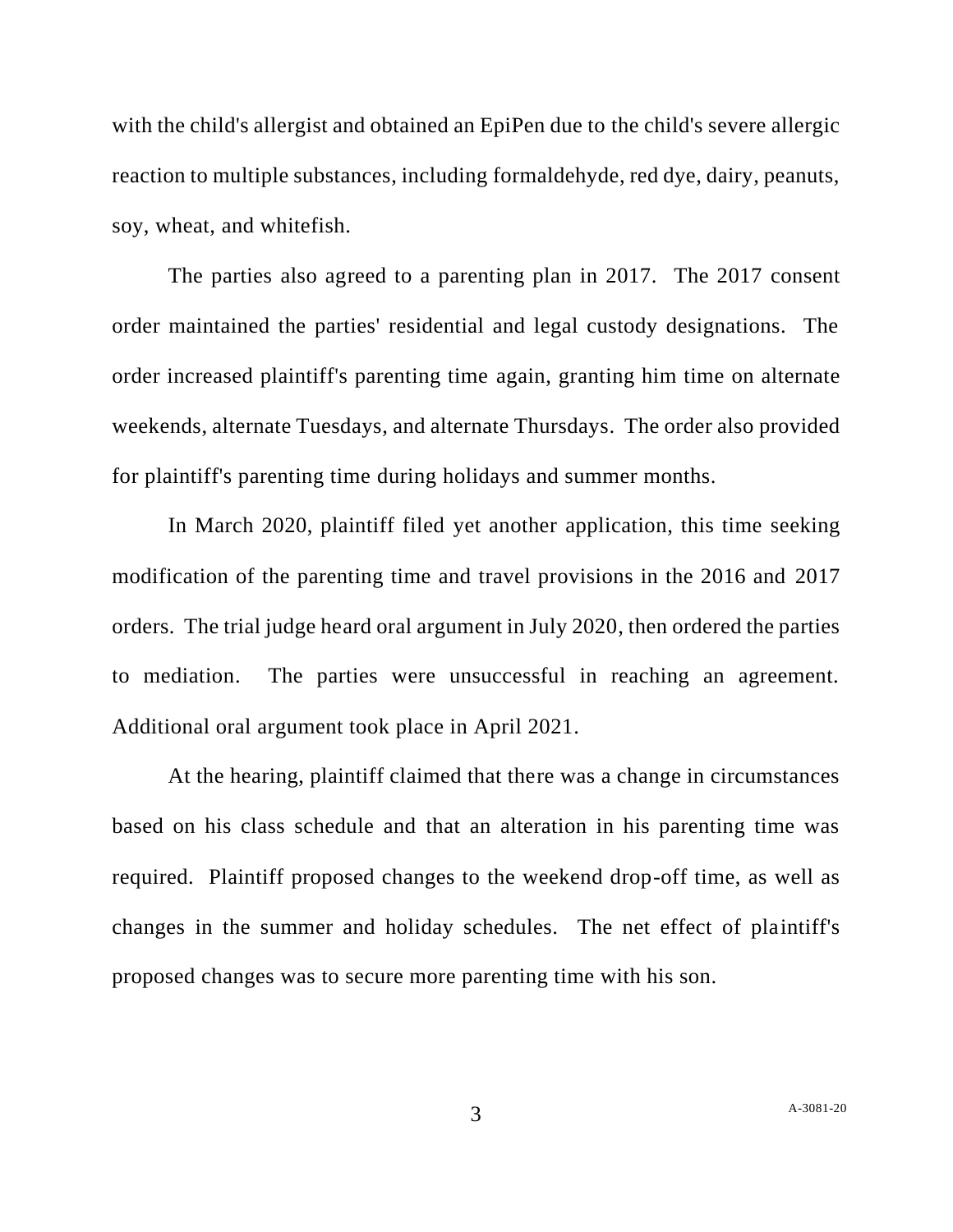Plaintiff also sought modification of the 2016 travel limit. He sought permission to travel overseas with his child despite his failure to meet with the allergist. Plaintiff argued that he neglected to meet with the child's allergist because: his son is an insured on his medical benefits plan; he owns an EpiPen; and he already knows how to operate an EpiPen because of his "field of work."

Following the hearing, the judge issued an oral decision, concluding that plaintiff showed changed circumstances sufficient to warrant modifying the 2016 and 2017 consent orders' parenting time conditions and travel restrictions. The judge noted that plaintiff's requests for changes to the school year parenting time were "reasonable" given that it was a "slight change" from the 2017 order. The judge also found it significant that plaintiff has complied with his parenting time and has never been absent in the child's life. The judge relied on the "best interests of the child" standard, considering the factors set forth in N.J.S.A. 9:2- 4(c). Most significantly, the judge recognized the child's age and plaintiff's desire to spend more quality time with his son. She also found the proposed schedule offers "more consistency" and stability.

The judge further noted that the proposed summer parenting time arrangement was "reasonable." She ordered plaintiff to "ensure that the child gets to all of his [extracurricular] activities during his parenting time."

4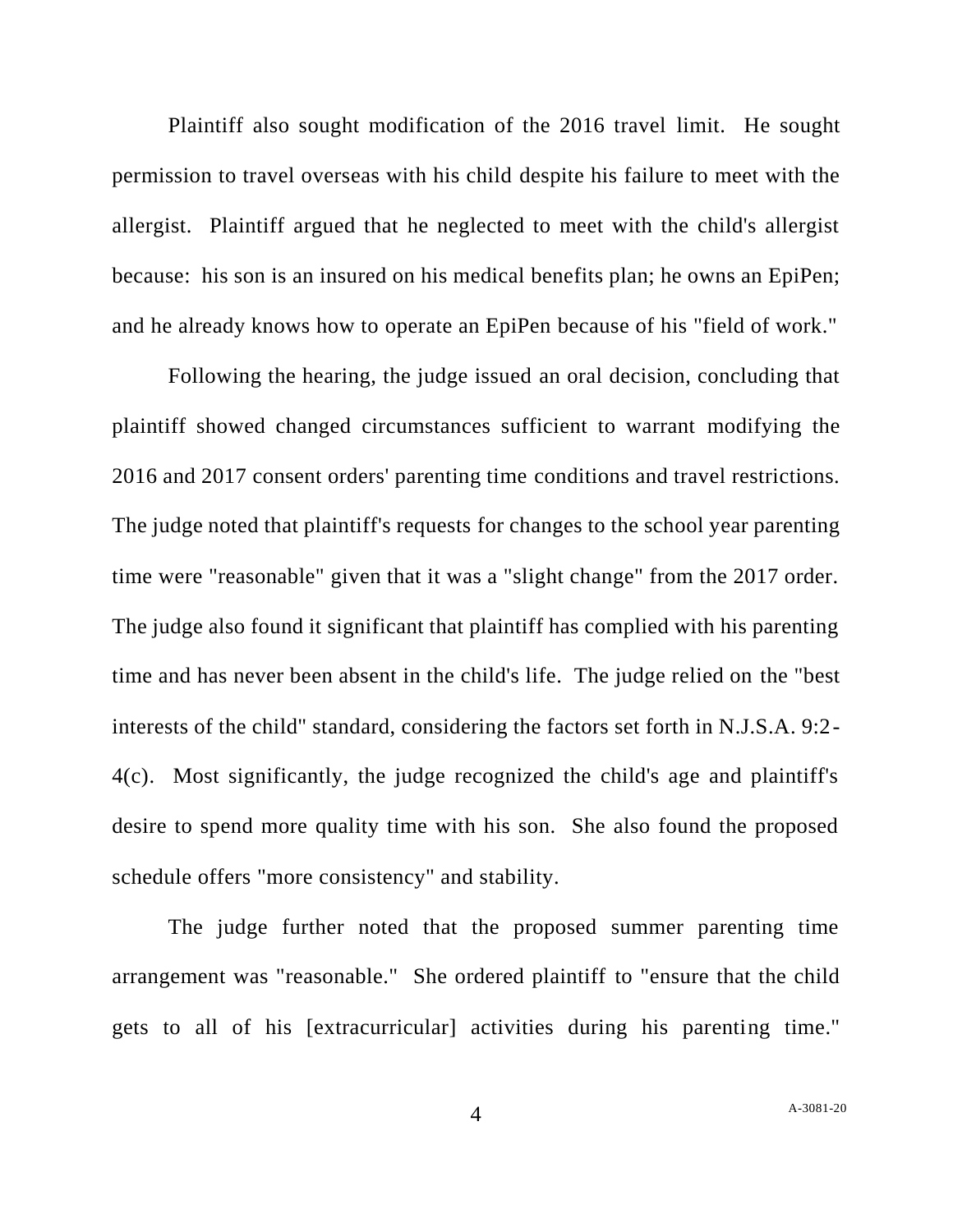Likewise, the judge approved plaintiff's requests for increased summer and holiday parenting time.

As to international travel, the judge granted plaintiff's application. The judge found that plaintiff had extended family in Jamaica and noted plaintiff's desire to introduce his child to them. The judge highlighted that the child is ten years old. She found that plaintiff had the ability to cope with the child's medical conditions, noted the lack of reported incidents, and cited plaintiff's awareness of the procedures needed if such an emergency arises.

The judge found that plaintiff "has a constitutional right . . . to travel internationally with the child as does mom." She added that "[t]here's no restriction under the law" that prevents international travel with one's child. Therefore, plaintiff "should be given that opportunity" if he wishes to exercise his rights. The judge ordered the parties to provide notice before any travel. She also ordered defendant to retain the passport. Lastly, she ordered that any travel arrangements need to be approved by defendant.

On appeal, defendant argues the following:

I. THE FAMILY COURT ERRED IN GRANTING PLAINTIFF'S MOTION TO MODIFY THE PRIOR COURT ORDERS GOVERNING PARENTING TIME AND RELATED ISSUES.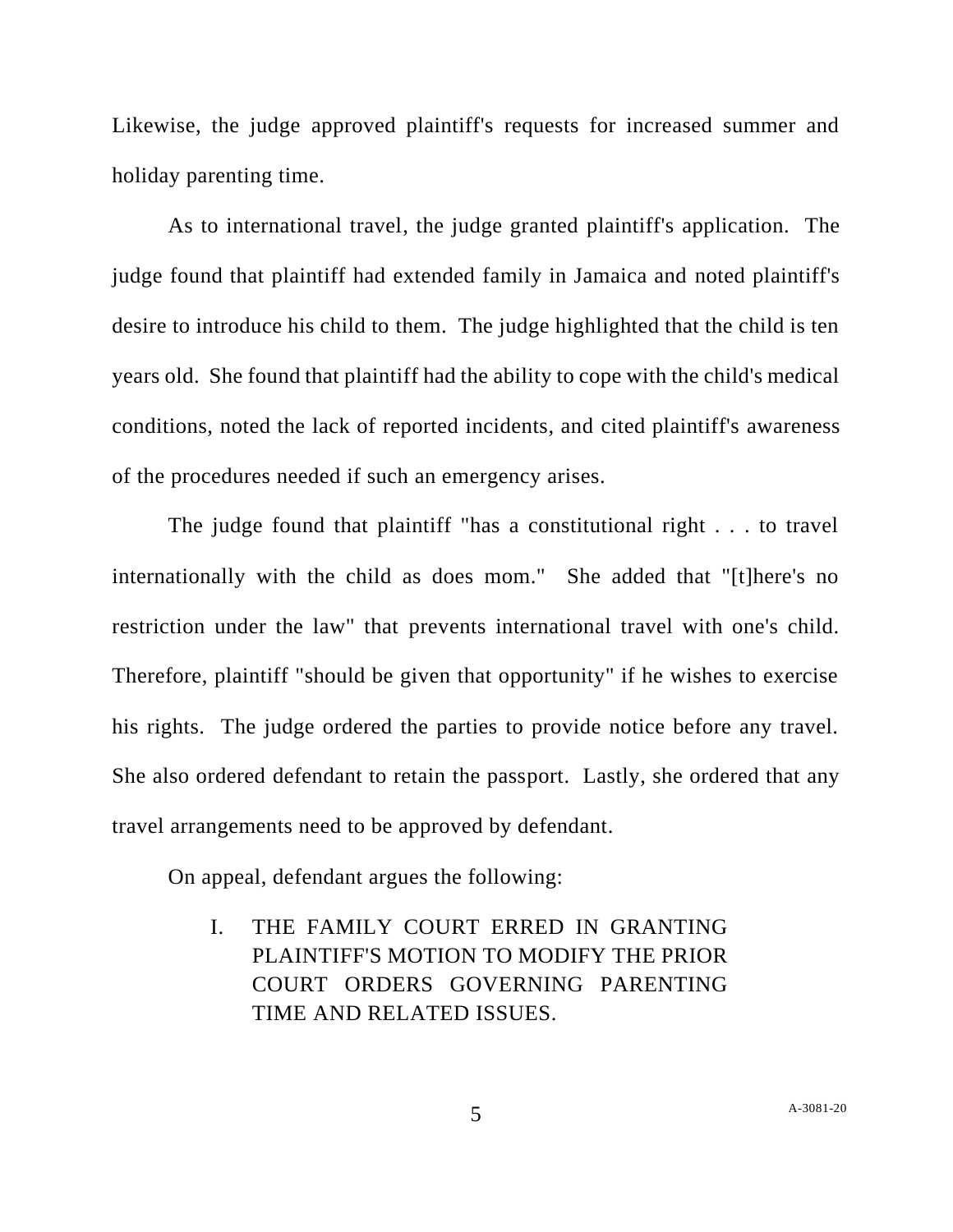II.

We accord "great deference to discretionary decisions of Family Part judges[,]" Milne v. Goldenberg, 428 N.J. Super. 184, 197 (App. Div. 2012) (citations omitted), in recognition of the "family courts' special jurisdiction and expertise in family matters . . . ." N.J. Div. of Youth & Fam. Servs. v. M.C. III, 201 N.J. 328, 343 (2010) (quoting Cesare v. Cesare, 154 N.J. 394, 413 (1998)). We are bound by the trial court's factual findings so long as they are supported by sufficient credible evidence. N.J. Div. of Youth & Fam. Servs. v. M.M., 189 N.J. 261, 279 (2007) (citing In re Guardianship of J.T., 269 N.J. Super. 172, 188 (App. Div. 1993)).

We afford a deferential standard of review to the factual findings of the trial court on appeal. Rova Farms Resort, Inc. v. Invs. Ins. Co. of Am., 65 N.J. 474, 483-84 (1974). These findings will not be disturbed unless they are "so manifestly unsupported by or inconsistent with competent, relevant and reasonably credible evidence as to offend the interests of justice . . . ." Id. at 484 (quoting Fagliarone v. Twp. of N. Bergen, 78 N.J. Super. 154, 155 (App. Div. 1963)). However, "[a] trial court's interpretation of the law and the legal consequences that flow from established facts are not entitled to any special deference." Hitesman v. Bridgeway, Inc., 218 N.J. 8, 26 (2014) (quoting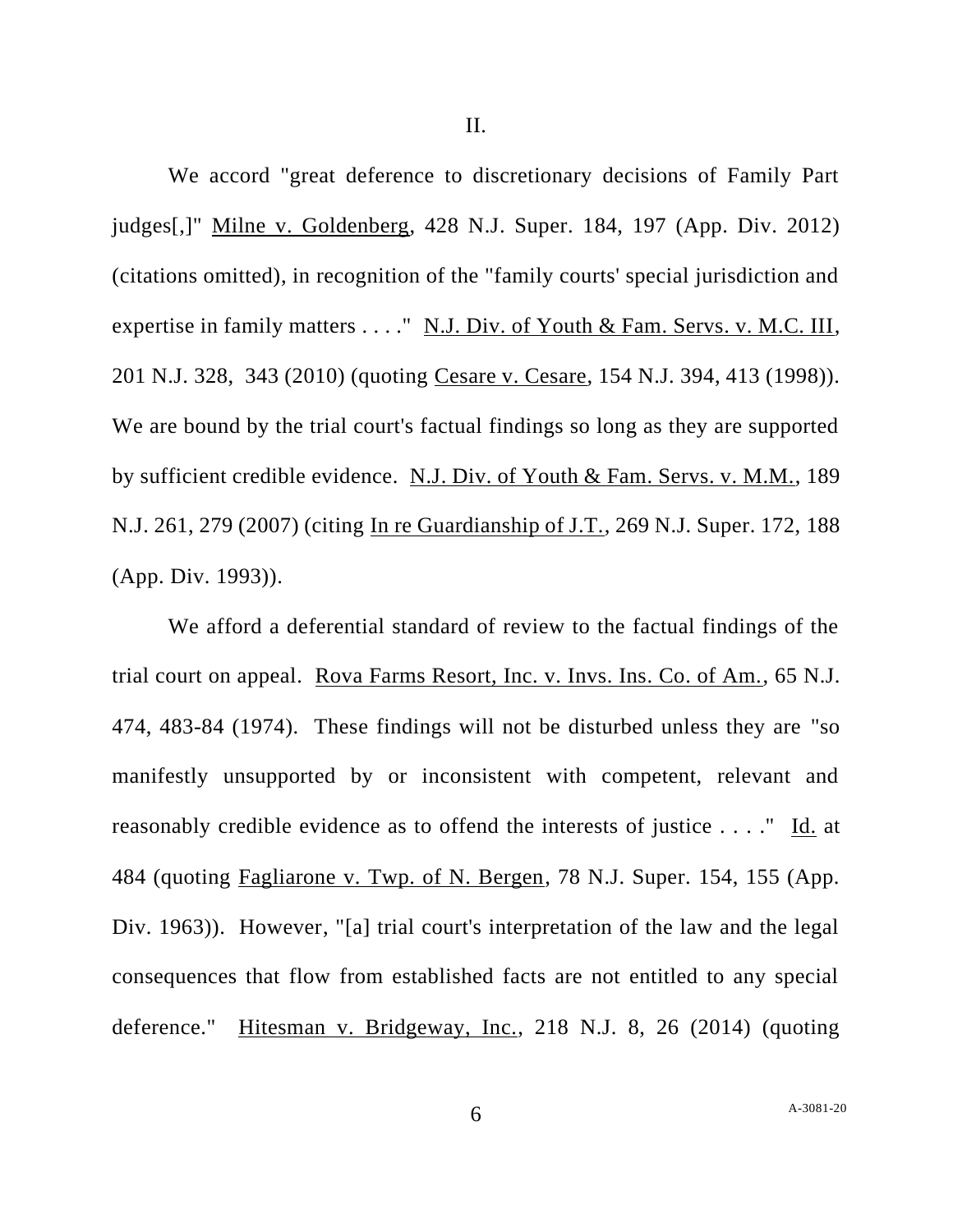Manalapan Realty, L.P. v. Twp. Comm. of Manalapan, 140 N.J. 366, 378  $(1995)$ .

## III.

Defendant contends that the trial judge abused her discretion in finding that there were changed circumstances that warranted modifying the parenting time, and in making this determination, erred in applying N.J.S.A. 9:2-4. Defendant also contends the judge's factual finding of changed circumstances to modify the 2016 travel provision violates the child's best interests as outlined in N.J.S.A. 9:2-4. Further, defendant argues that even if plaintiff made a prima facie showing of changed circumstances, the judge abused her discretion by summarily granting plaintiff's application without holding a plenary hearing. We disagree.

A parent seeking to modify a parenting time schedule "bear[s] the threshold burden of showing changed circumstances which would affect the welfare of the children." Todd v. Sheridan, 268 N.J. Super. 387, 398 (App. Div. 1993) (citing Sheehan v. Sheehan, 51 N.J. Super. 276, 287 (App. Div. 1958)). Changed circumstances are evaluated based on those existing at the time the prior parenting time order was entered. See Donnelly v. Donnelly, 405 N.J. Super. 117, 127-28 (App. Div. 2009). Upon such a showing, the court may hold

7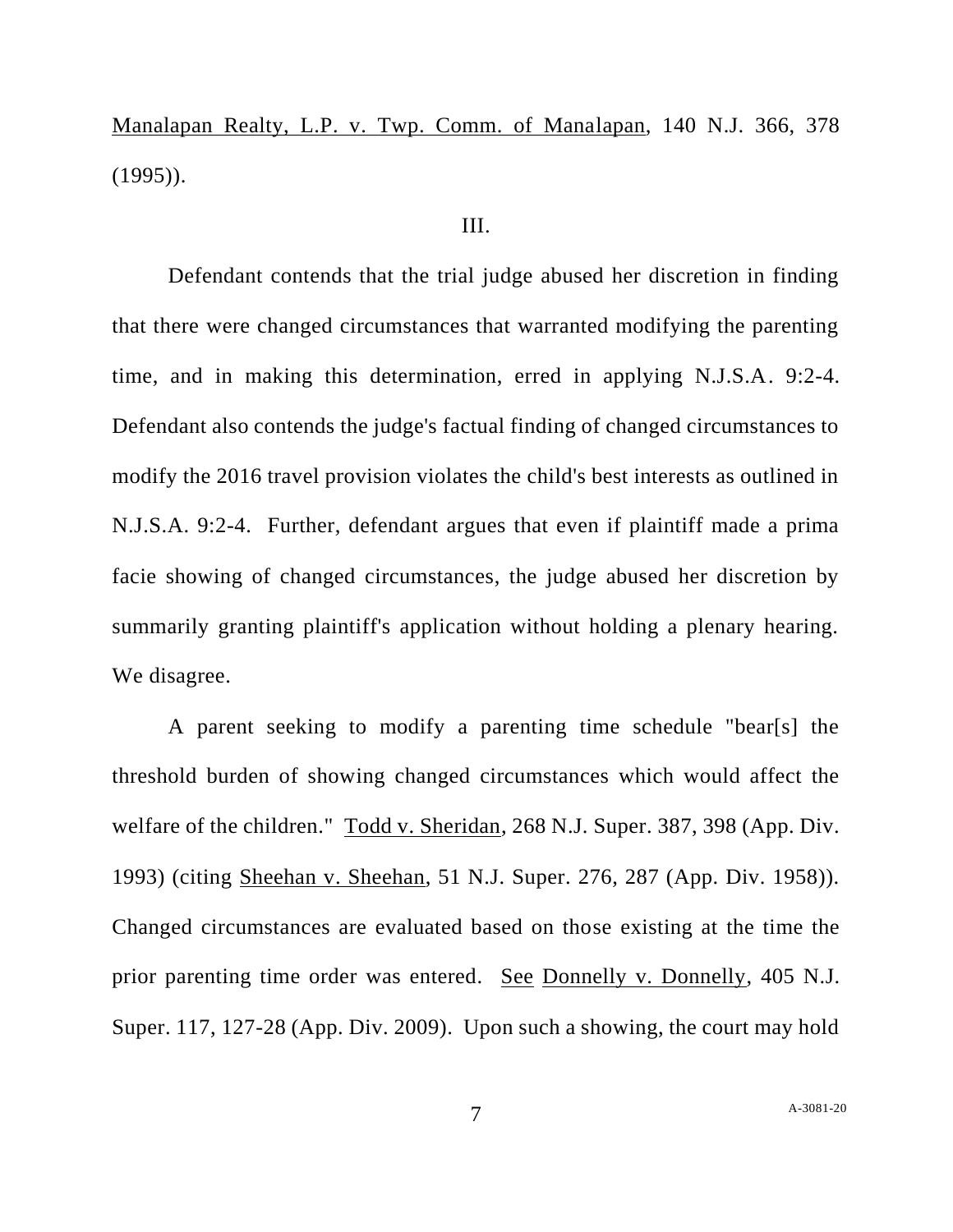a plenary hearing to resolve genuine issues of material fact. Hand v. Hand, 391

N.J. Super. 102, 105 (App. Div. 2007) (citing Shaw v. Shaw, 138 N.J. Super.

436, 440 (App. Div. 1976)). See also R. 5:8-6.

Factors affecting a child's best interests include, but are not limited to:

[T]he parents' ability to agree, communicate and cooperate in matters relating to the child; the parents' willingness to accept custody and any history of unwillingness to allow parenting time not based on substantiated abuse; the interaction and relationship of the child with its parents and siblings; the history of domestic violence, if any; the safety of the child and the safety of either parent from physical abuse by the other parent; the preference of the child when of sufficient age and capacity to reason so as to form an intelligent decision; the needs of the child; the stability of the home environment offered; the quality and continuity of the child's education; the fitness of the parents; the geographical proximity of the parents' homes; the extent and quality of the time spent with the child prior to or subsequent to the separation; the parents' employment responsibilities; and the age and number of the children.  $[N.J.S.A. 9:2-4(c).]$ 

Applying these principles, we discern no abuse of discretion in the judge's order granting plaintiff's application for a parenting time modification without a plenary hearing. The judge addressed the statutory best interest factors and after analyzing the factors, focused on whether plaintiff demonstrated changed circumstances to warrant a change in parenting time, finding that he did. The